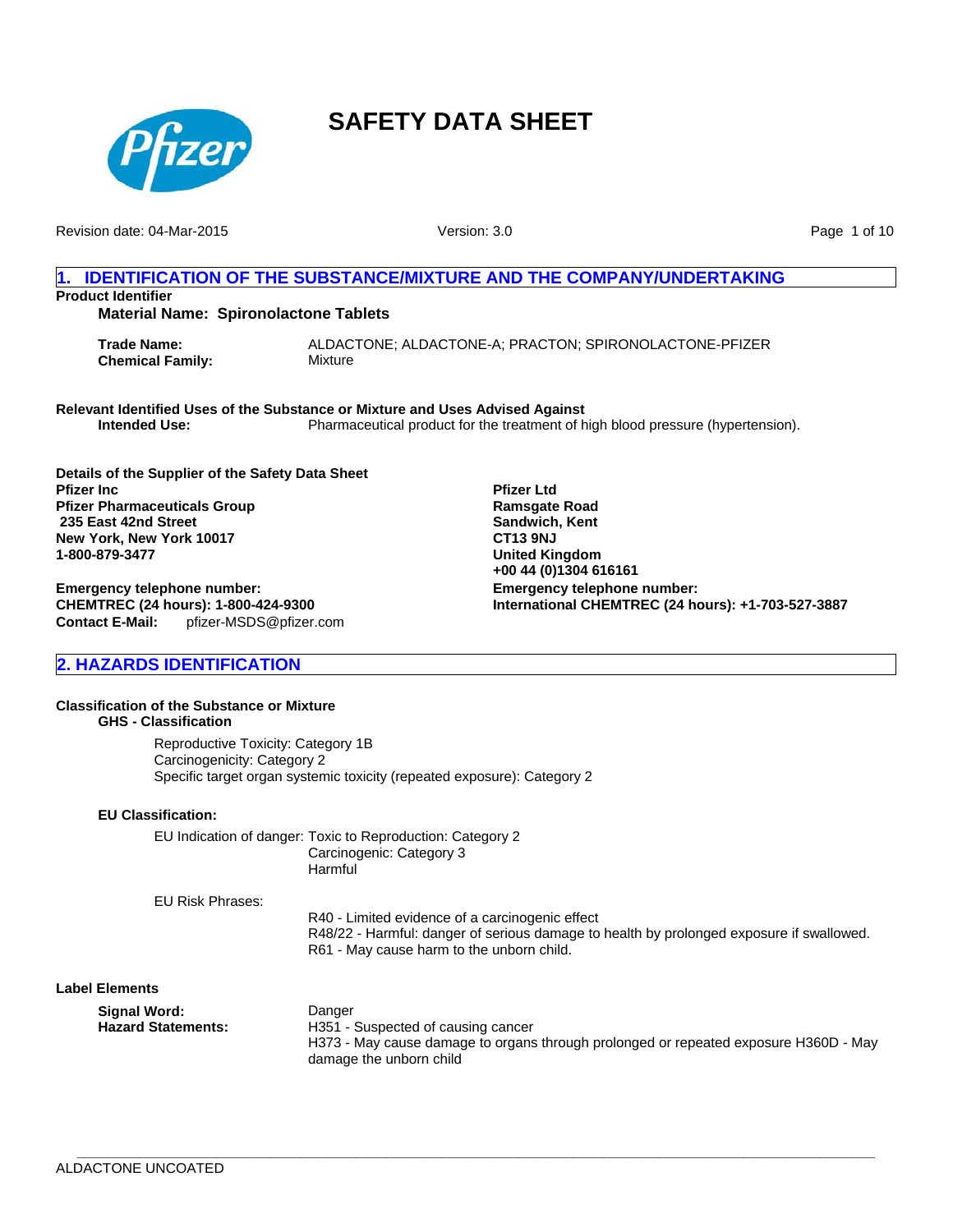**Revision date: 04-Mar-2015 Material Name: Spironolactone Tablets**

**Precautionary Statements:** P201 - Obtain special instructions before use

- P202 Do not handle until all safety precautions have been read and understood
- P260 Do not breathe dust/fume/gas/mist/vapors/spray

**\_\_\_\_\_\_\_\_\_\_\_\_\_\_\_\_\_\_\_\_\_\_\_\_\_\_\_\_\_\_\_\_\_\_\_\_\_\_\_\_\_\_\_\_\_\_\_\_\_\_\_\_\_\_\_\_\_\_\_\_\_\_\_\_\_\_\_\_\_\_\_\_\_\_\_\_\_\_\_\_\_\_\_\_\_\_\_\_\_\_\_\_\_\_\_\_\_\_\_\_\_\_\_**

- P281 Use personal protective equipment as required
- P308 + P313 IF exposed or concerned: Get medical attention/advice
- P314 Get medical attention/advice if you feel unwell
- P405 Store locked up
- P501 Dispose of contents/container in accordance with all local and national regulations



**Other Hazards** No data available **Australian Hazard Classification (NOHSC):**

Hazardous Substance. Non-Dangerous Goods.

**Note:** This document has been prepared in accordance with standards for workplace safety, which requires the inclusion of all known hazards of the product or its ingredients regardless of the potential risk. The precautionary statements and warning included may not apply in all cases. Your needs may vary depending upon the potential for exposure in your workplace.

# **3. COMPOSITION / INFORMATION ON INGREDIENTS**

#### **Hazardous**

| Ingredient                 | <b>CAS Number</b> | <b>EU Classification</b><br>EU |                | <b>GHS</b>            | $\%$   |
|----------------------------|-------------------|--------------------------------|----------------|-----------------------|--------|
|                            |                   | <b>EINECS/ELINCS</b>           |                | <b>Classification</b> |        |
|                            |                   | List                           |                |                       |        |
| Maize starch               | 9005-25-8         | 232-679-6                      | Not Listed     | Not Listed            |        |
| Magnesium stearate         | 557-04-0          | 209-150-3                      | Not Listed     | Not Listed            |        |
| Calcium sulfate, dihydrate | 10101-41-4        | Not Listed                     | Not Listed     | Not Listed            |        |
| Spironolactone             | $52-01-7$         | 200-133-6                      | Repr.Cat.2;R61 | Carc.2 (H351)         | 10-20% |
|                            |                   |                                | Carc.Cat3;R40  | STOT RE.2 (H373)      |        |
|                            |                   |                                | Xn:R48/22      | Repr.1B (H360D)       |        |
| Polyethylene glycol        | 25322-68-3        | Not Listed                     | Not Listed     | Not Listed            |        |

| Ingredient                    | <b>CAS Number</b> | EU<br><b>EINECS/ELINCS</b><br>List | <b>EU Classification</b> | <b>GHS</b><br><b>Classification</b> | % |
|-------------------------------|-------------------|------------------------------------|--------------------------|-------------------------------------|---|
| Povidone                      | 9003-39-8         | Not Listed                         | Not Listed               | Not Listed                          |   |
| <b>Peppermint flavor</b>      | 8006-90-4         | Not Listed                         | Not Listed               | Not Listed                          |   |
| Hydroxypropyl methylcellulose | 9004-65-3         | Not Listed                         | Not Listed               | Not Listed                          |   |

#### **Additional Information:** \* Proprietary

Ingredient(s) indicated as hazardous have been assessed under standards for workplace safety.

In accordance with 29 CFR 1910.1200, the exact percentage composition of this mixture has been withheld as a trade secret.

#### **For the full text of the R phrases and CLP/GHS abbreviations mentioned in this Section, see Section 16**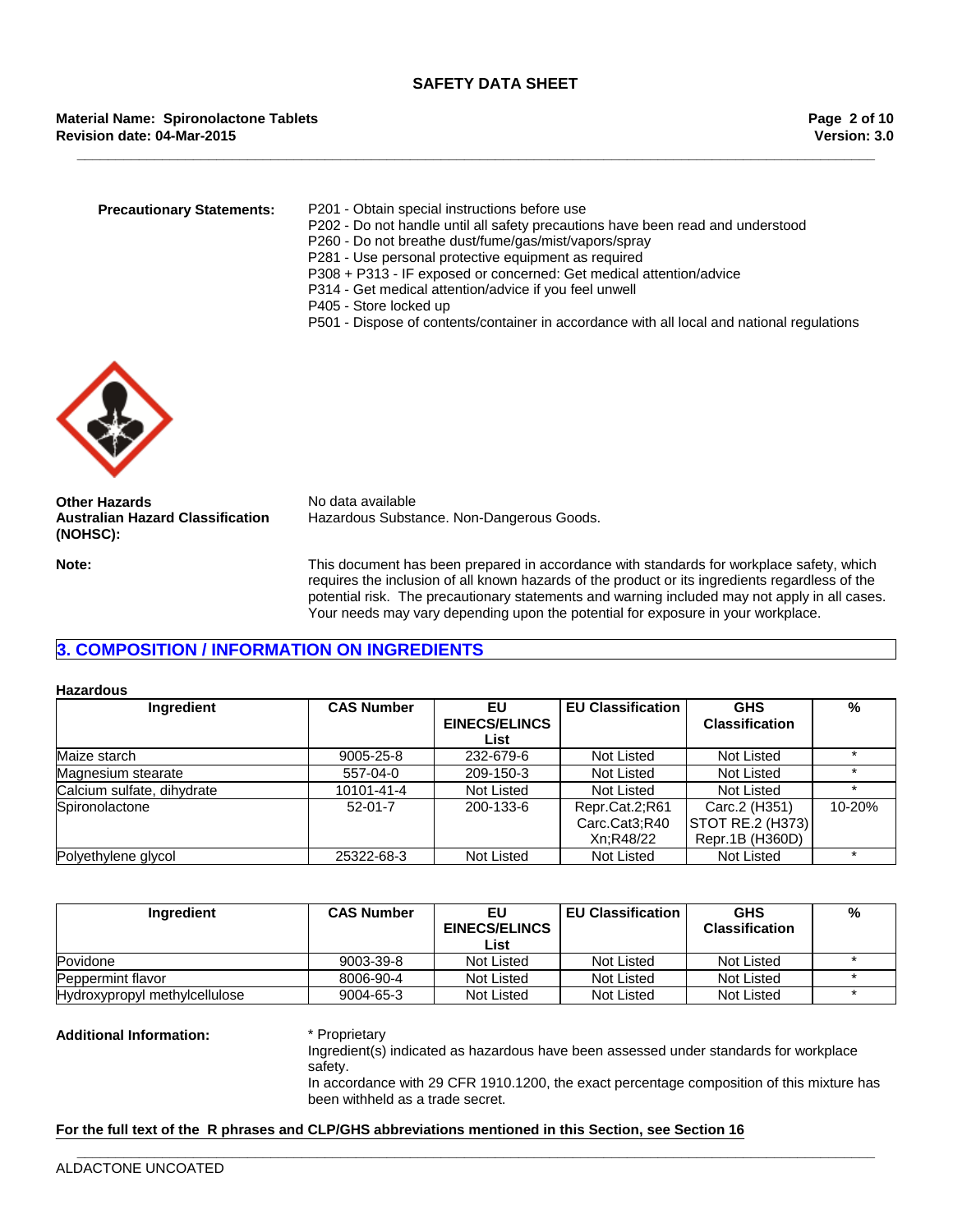**\_\_\_\_\_\_\_\_\_\_\_\_\_\_\_\_\_\_\_\_\_\_\_\_\_\_\_\_\_\_\_\_\_\_\_\_\_\_\_\_\_\_\_\_\_\_\_\_\_\_\_\_\_\_\_\_\_\_\_\_\_\_\_\_\_\_\_\_\_\_\_\_\_\_\_\_\_\_\_\_\_\_\_\_\_\_\_\_\_\_\_\_\_\_\_\_\_\_\_\_\_\_\_**

#### **Revision date: 04-Mar-2015 Material Name: Spironolactone Tablets**

| <b>4. FIRST AID MEASURES</b>                                                                                                                                                                                                 |                                                                                                                                                                                                                                            |
|------------------------------------------------------------------------------------------------------------------------------------------------------------------------------------------------------------------------------|--------------------------------------------------------------------------------------------------------------------------------------------------------------------------------------------------------------------------------------------|
|                                                                                                                                                                                                                              |                                                                                                                                                                                                                                            |
| <b>Description of First Aid Measures</b><br><b>Eye Contact:</b>                                                                                                                                                              | Flush with water while holding eyelids open for at least 15 minutes. Seek medical attention<br>immediately.                                                                                                                                |
| <b>Skin Contact:</b>                                                                                                                                                                                                         | Remove contaminated clothing. Flush area with large amounts of water. Use soap. Seek<br>medical attention.                                                                                                                                 |
| Ingestion:                                                                                                                                                                                                                   | Never give anything by mouth to an unconscious person. Wash out mouth with water. Do not<br>induce vomiting unless directed by medical personnel. Seek medical attention immediately.                                                      |
| Inhalation:                                                                                                                                                                                                                  | Remove to fresh air and keep patient at rest. Seek medical attention immediately.                                                                                                                                                          |
| Most Important Symptoms and Effects, Both Acute and Delayed<br><b>Symptoms and Effects of</b><br><b>Exposure:</b><br><b>Medical Conditions</b><br><b>Aggravated by Exposure:</b>                                             | For information on potential signs and symptoms of exposure, See Section 2 - Hazards<br>Identification and/or Section 11 - Toxicological Information.<br>None known                                                                        |
| <b>Notes to Physician:</b>                                                                                                                                                                                                   | Indication of the Immediate Medical Attention and Special Treatment Needed<br>None                                                                                                                                                         |
| <b>5. FIRE FIGHTING MEASURES</b>                                                                                                                                                                                             |                                                                                                                                                                                                                                            |
| <b>Extinguishing Media:</b>                                                                                                                                                                                                  | Extinguish fires with CO2, extinguishing powder, foam, or water.                                                                                                                                                                           |
| Special Hazards Arising from the Substance or Mixture<br><b>Hazardous Combustion</b><br><b>Products:</b>                                                                                                                     | Emits oxides of sulfur under combustion.                                                                                                                                                                                                   |
|                                                                                                                                                                                                                              |                                                                                                                                                                                                                                            |
| Fire / Explosion Hazards:                                                                                                                                                                                                    | Not applicable                                                                                                                                                                                                                             |
|                                                                                                                                                                                                                              | During all fire fighting activities, wear appropriate protective equipment, including self-contained breathing apparatus.                                                                                                                  |
|                                                                                                                                                                                                                              |                                                                                                                                                                                                                                            |
|                                                                                                                                                                                                                              | Personal Precautions, Protective Equipment and Emergency Procedures<br>Personnel involved in clean-up should wear appropriate personal protective equipment (see Section 8). Minimize exposure.                                            |
|                                                                                                                                                                                                                              | Place waste in an appropriately labeled, sealed container for disposal. Care should be taken to avoid environmental release.                                                                                                               |
| <b>Advice for Fire-Fighters</b><br><b>6. ACCIDENTAL RELEASE MEASURES</b><br><b>Environmental Precautions</b><br>Methods and Material for Containment and Cleaning Up<br><b>Measures for Cleaning /</b><br><b>Collecting:</b> | Contain the source of spill if it is safe to do so. Collect spilled material by a method that<br>controls dust generation. A damp cloth or a filtered vacuum should be used to clean spills of<br>dry solids. Clean spill area thoroughly. |

# **Precautions for Safe Handling**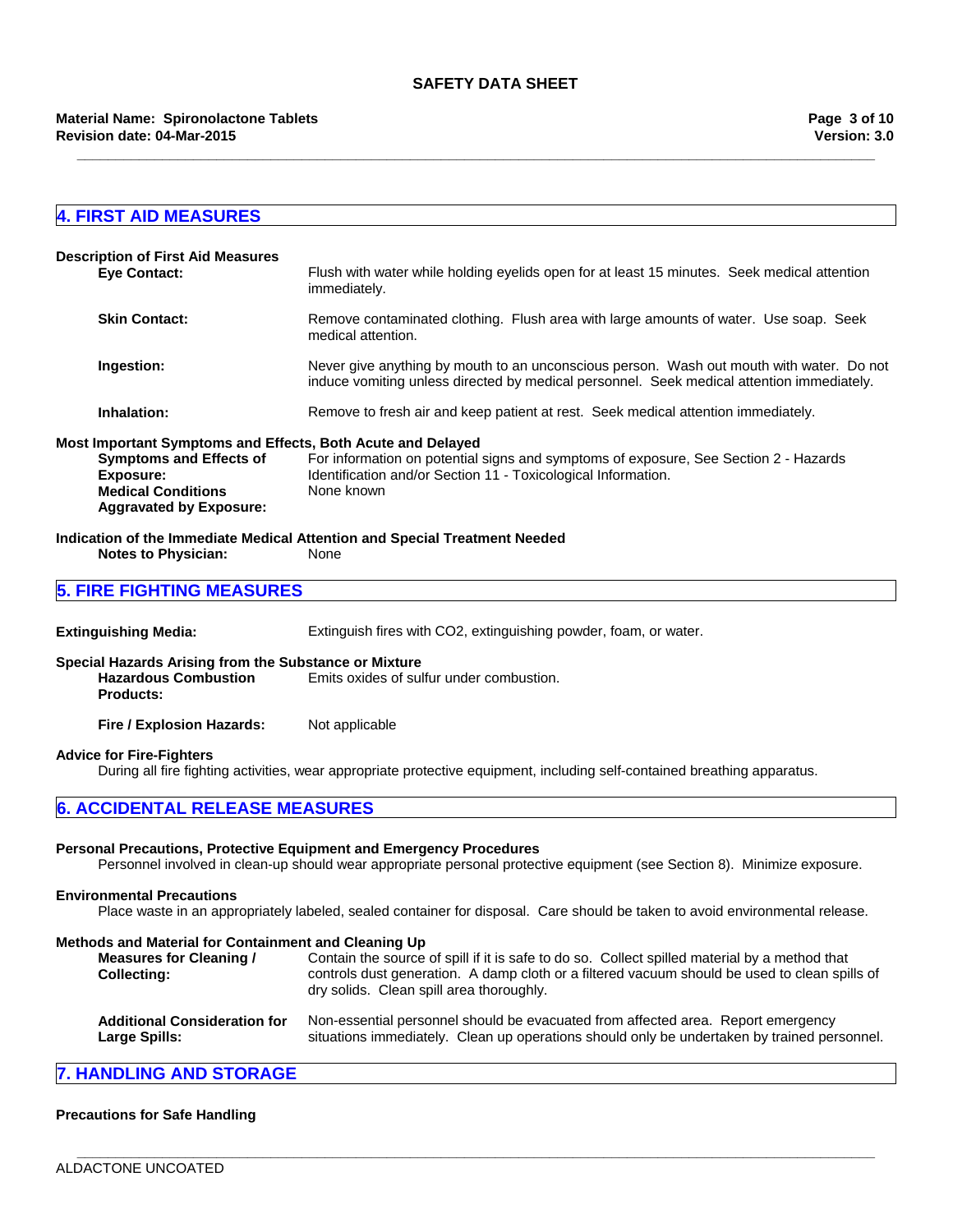**\_\_\_\_\_\_\_\_\_\_\_\_\_\_\_\_\_\_\_\_\_\_\_\_\_\_\_\_\_\_\_\_\_\_\_\_\_\_\_\_\_\_\_\_\_\_\_\_\_\_\_\_\_\_\_\_\_\_\_\_\_\_\_\_\_\_\_\_\_\_\_\_\_\_\_\_\_\_\_\_\_\_\_\_\_\_\_\_\_\_\_\_\_\_\_\_\_\_\_\_\_\_\_**

#### **Revision date: 04-Mar-2015 Material Name: Spironolactone Tablets**

**Version: 3.0 Page 4 of 10**

## **7. HANDLING AND STORAGE**

Minimize dust generation and accumulation. If tablets or capsules are crushed and/or broken, avoid breathing dust and avoid contact with eyes, skin, and clothing. When handling, use appropriate personal protective equipment (see Section 8). Wash thoroughly after handling. Releases to the environment should be avoided. Review and implement appropriate technical and procedural waste water and waste disposal measures to prevent occupational exposure or environmental releases. Potential points of process emissions of this material to the atmosphere should be controlled with dust collectors, HEPA filtration systems or other equivalent controls.

#### **Conditions for Safe Storage, Including any Incompatibilities**

**Storage Conditions:** Store as directed by product packaging. **Specific end use(s):** Pharmaceutical drug product

# **8. EXPOSURE CONTROLS / PERSONAL PROTECTION**

#### **Control Parameters**

**Refer to available public information for specific member state Occupational Exposure Limits.**

**Maize starch**

| <b>ACGIH Threshold Limit Value (TWA)</b> | 10 mg/m $3$                                             |
|------------------------------------------|---------------------------------------------------------|
| <b>Australia TWA</b>                     | 10 mg/m $3$                                             |
| <b>Belgium OEL - TWA</b>                 | 10 mg/m $3$                                             |
| <b>Bulgaria OEL - TWA</b>                | 10.0 mg/m <sup>3</sup>                                  |
| <b>Czech Republic OEL - TWA</b>          | 4.0 mg/m <sup>3</sup>                                   |
| <b>Greece OEL - TWA</b>                  | 10 mg/m $3$                                             |
|                                          | 5 mg/ $m3$                                              |
| <b>Ireland OEL - TWAs</b>                | 10 mg/m $3$                                             |
|                                          | 4 mg/m $3$                                              |
| <b>OSHA - Final PELS - TWAs:</b>         | 15 mg/m $3$                                             |
| <b>Portugal OEL - TWA</b>                | 10 mg/m $3$                                             |
| Slovakia OEL - TWA                       | 4 mg/m $3$                                              |
| Spain OEL - TWA                          | 10 mg/m $3$                                             |
| <b>Switzerland OEL -TWAs</b>             | $3$ mg/m <sup>3</sup>                                   |
| <b>Magnesium stearate</b>                |                                                         |
| <b>ACGIH Threshold Limit Value (TWA)</b> | 10 mg/m $3$                                             |
| Lithuania OEL - TWA                      | 5 mg/m $3$                                              |
| <b>Sweden OEL - TWAs</b>                 | 5 mg/m $3$                                              |
| Calcium sulfate, dihydrate               |                                                         |
| <b>ACGIH Threshold Limit Value (TWA)</b> | 10 mg/m <sup>3</sup>                                    |
| Germany (DFG) - MAK                      | 1.5 mg/ $m3$                                            |
|                                          | 4 mg/m <sup>3</sup>                                     |
| Portugal OEL - TWA                       | 10 mg/m $3$                                             |
| <b>Spain OEL - TWA</b>                   | 10 mg/m $3$                                             |
| <b>Switzerland OEL -TWAs</b>             | $3$ mg/m <sup>3</sup>                                   |
| <b>Vietnam OEL - TWAs</b>                | 6 mg/m $3$                                              |
| Spironolactone                           |                                                         |
| <b>Pfizer OEL TWA-8 Hr:</b>              | 90 $\mu$ g/m <sup>3</sup> , Skin                        |
| Polyethylene glycol                      |                                                         |
| <b>Austria OEL - MAKs</b>                | 1000 mg/m <sup>3</sup>                                  |
| Germany - TRGS 900 - TWAs                | 1000 mg/m <sup>3</sup>                                  |
| Germany (DFG) - MAK                      | 1000 mg/m <sup>3</sup> average molecular weight 200-600 |
| Slovakia OEL - TWA                       | 1000 mg/m <sup>3</sup>                                  |
|                                          |                                                         |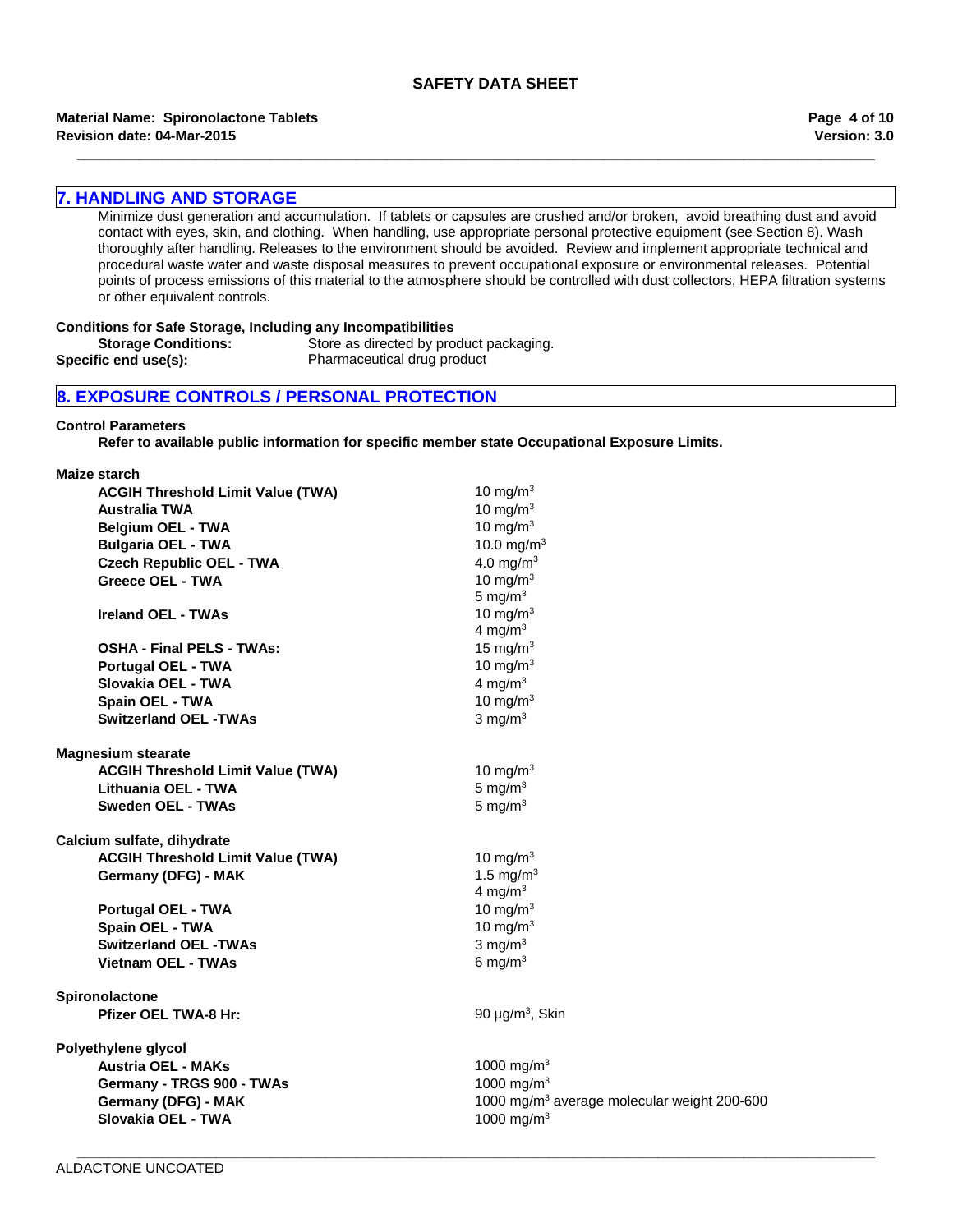**\_\_\_\_\_\_\_\_\_\_\_\_\_\_\_\_\_\_\_\_\_\_\_\_\_\_\_\_\_\_\_\_\_\_\_\_\_\_\_\_\_\_\_\_\_\_\_\_\_\_\_\_\_\_\_\_\_\_\_\_\_\_\_\_\_\_\_\_\_\_\_\_\_\_\_\_\_\_\_\_\_\_\_\_\_\_\_\_\_\_\_\_\_\_\_\_\_\_\_\_\_\_\_**

| <b>8. EXPOSURE CONTROLS / PERSONAL PROTECTION</b> |                                                                                                                                                                                                                                                                        |
|---------------------------------------------------|------------------------------------------------------------------------------------------------------------------------------------------------------------------------------------------------------------------------------------------------------------------------|
| Slovenia OEL - TWA                                | 1000 mg/m <sup>3</sup>                                                                                                                                                                                                                                                 |
| <b>Switzerland OEL -TWAs</b>                      | 1000 ppm                                                                                                                                                                                                                                                               |
| <b>Exposure Controls</b>                          |                                                                                                                                                                                                                                                                        |
| <b>Engineering Controls:</b>                      | Engineering controls should be used as the primary means to control exposures. General<br>room ventilation is adequate unless the process generates dust, mist or fumes. Keep airborne<br>contamination levels below the exposure limits listed above in this section. |
| <b>Personal Protective</b><br>Equipment:          | Refer to applicable national standards and regulations in the selection and use of personal<br>protective equipment (PPE).                                                                                                                                             |
| Hands:                                            | Impervious gloves are recommended if skin contact with drug product is possible and for bulk<br>processing operations.                                                                                                                                                 |
| Eyes:                                             | Wear safety glasses or goggles if eye contact is possible.                                                                                                                                                                                                             |
| Skin:                                             | Impervious protective clothing is recommended if skin contact with drug product is possible and<br>for bulk processing operations.                                                                                                                                     |
| <b>Respiratory protection:</b>                    | If the applicable Occupational Exposure Limit (OEL) is exceeded, wear an appropriate<br>respirator with a protection factor sufficient to control exposures to below the OEL.                                                                                          |

# **9. PHYSICAL AND CHEMICAL PROPERTIES**

| <b>Physical State:</b><br>Odor:<br><b>Molecular Formula:</b>                                                                                                                                                 | Tablet<br>No data available.<br>Mixture                                                                 | Color:<br><b>Odor Threshold:</b><br><b>Molecular Weight:</b> | Yellow; Orange; Peach<br>No data available.<br>Mixture |
|--------------------------------------------------------------------------------------------------------------------------------------------------------------------------------------------------------------|---------------------------------------------------------------------------------------------------------|--------------------------------------------------------------|--------------------------------------------------------|
| <b>Solvent Solubility:</b><br><b>Water Solubility:</b><br>pH:<br>Melting/Freezing Point (°C):<br><b>Boiling Point (°C):</b><br>Partition Coefficient: (Method, pH, Endpoint, Value)<br><b>Spironolactone</b> | No data available<br>No data available<br>No data available.<br>No data available<br>No data available. |                                                              |                                                        |
| Predicted<br>7.4<br>3.12<br>$\textsf{Log}\,D$<br>Povidone<br>No data available<br>Maize starch<br>No data available                                                                                          |                                                                                                         |                                                              |                                                        |
| <b>Magnesium stearate</b><br>No data available<br><b>Peppermint flavor</b><br>No data available<br>Hydroxypropyl methylcellulose                                                                             |                                                                                                         |                                                              |                                                        |
| No data available<br>Calcium sulfate, dihydrate<br>No data available<br>Polyethylene glycol<br>No data available<br>Decomposition Temperature (°C):                                                          | No data available.                                                                                      |                                                              |                                                        |
| <b>Evaporation Rate (Gram/s):</b><br>Vapor Pressure (kPa):<br>Vapor Density (g/ml):<br><b>Relative Density:</b><br><b>Viscosity:</b>                                                                         | No data available<br>No data available<br>No data available<br>No data available<br>No data available   |                                                              |                                                        |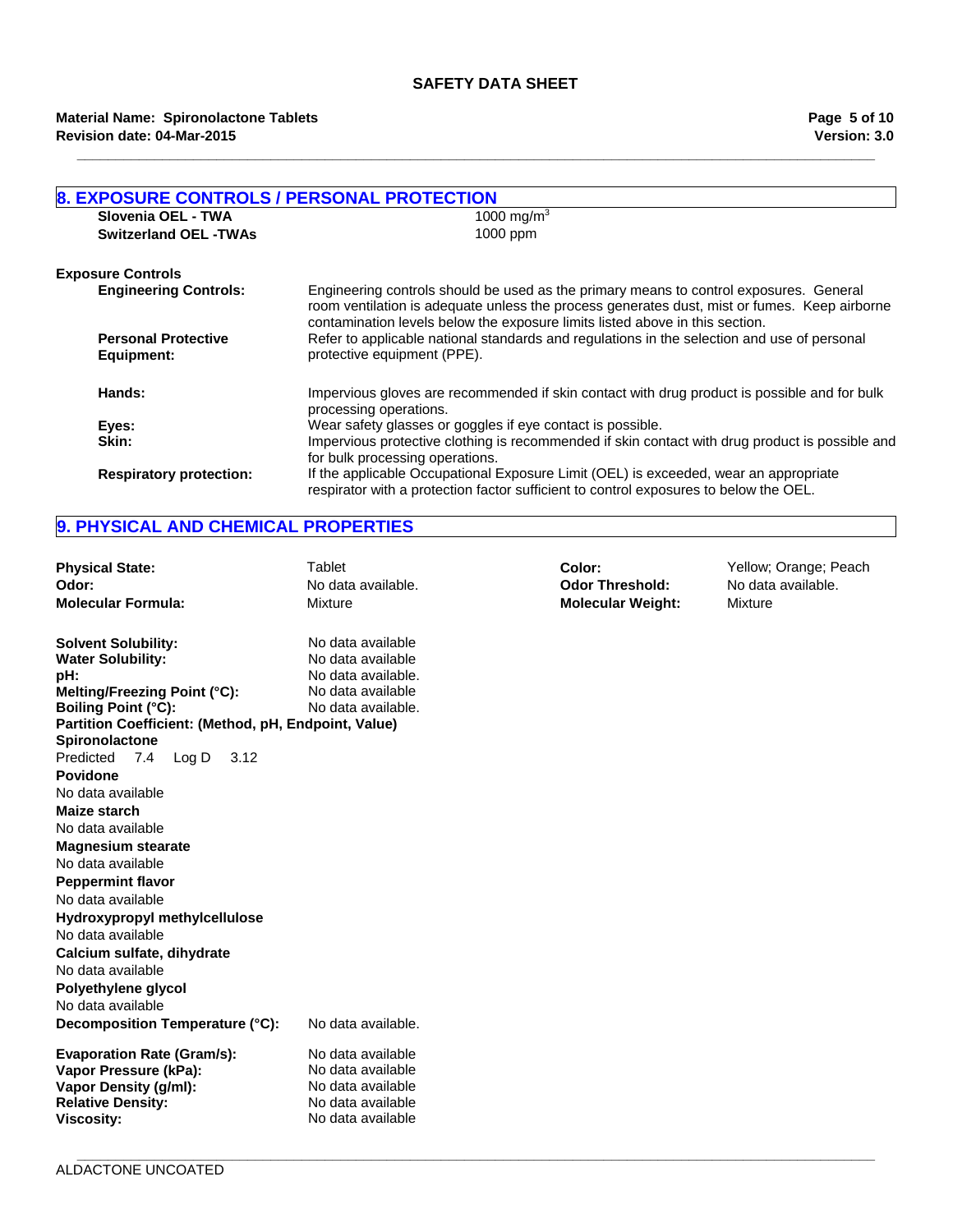**\_\_\_\_\_\_\_\_\_\_\_\_\_\_\_\_\_\_\_\_\_\_\_\_\_\_\_\_\_\_\_\_\_\_\_\_\_\_\_\_\_\_\_\_\_\_\_\_\_\_\_\_\_\_\_\_\_\_\_\_\_\_\_\_\_\_\_\_\_\_\_\_\_\_\_\_\_\_\_\_\_\_\_\_\_\_\_\_\_\_\_\_\_\_\_\_\_\_\_\_\_\_\_**

**Material Name: Spironolactone Tablets Revision date: 04-Mar-2015**

**Version: 3.0 Page 6 of 10**

**Flammablity:**

Autoignition Temperature (Solid) (°C): No data available **Flammability (Solids):** No data available **Flash Point (Liquid) (°C):** No data available **Upper Explosive Limits (Liquid) (% by Vol.):** No data available<br> **Lower Explosive Limits (Liquid) (% by Vol.):** No data available Lower Explosive Limits (Liquid) (% by Vol.):

# **10. STABILITY AND REACTIVITY**

| <b>Reactivity:</b><br><b>Chemical Stability:</b><br><b>Possibility of Hazardous Reactions</b> | No data available<br>Stable under normal conditions of use.                      |
|-----------------------------------------------------------------------------------------------|----------------------------------------------------------------------------------|
| <b>Oxidizing Properties:</b><br><b>Conditions to Avoid:</b>                                   | No data available<br>None known                                                  |
| Incompatible Materials:<br><b>Hazardous Decomposition</b><br><b>Products:</b>                 | As a precautionary measure, keep away from strong oxidizers<br>No data available |

# **11. TOXICOLOGICAL INFORMATION**

| <b>Information on Toxicological Effects</b> |                                                                                                                                                                                                                                              |
|---------------------------------------------|----------------------------------------------------------------------------------------------------------------------------------------------------------------------------------------------------------------------------------------------|
| <b>General Information:</b>                 | The information included in this section describes the potential hazards of the individual<br>ingredients.                                                                                                                                   |
| <b>Short Term:</b>                          | May be absorbed through the skin and cause systemic effects. Antihypertensive drug: has<br>blood pressure-lowering properties                                                                                                                |
| <b>Known Clinical Effects:</b>              | Adverse effects seen in clinical use include gastrointestinal discomfort, dizziness, and<br>headache. Hypersensitivity reactions may also occur in susceptible individuals. Effects on<br>blood and blood-forming organs have also occurred. |

**\_\_\_\_\_\_\_\_\_\_\_\_\_\_\_\_\_\_\_\_\_\_\_\_\_\_\_\_\_\_\_\_\_\_\_\_\_\_\_\_\_\_\_\_\_\_\_\_\_\_\_\_\_\_\_\_\_\_\_\_\_\_\_\_\_\_\_\_\_\_\_\_\_\_\_\_\_\_\_\_\_\_\_\_\_\_\_\_\_\_\_\_\_\_\_\_\_\_\_\_\_\_\_**

#### **Acute Toxicity: (Species, Route, End Point, Dose)**

#### **Spironolactone**

MouseOralLD 50>1000mg/kg RabbitOralLD 50>1000mg/kg RatIntraperitonealLD 50786mg/kg RatOralLD 504121 mg/kg

#### **Povidone**

Rat Oral LD50 100 g/kg

#### **Magnesium stearate**

Rat Oral LD50 >2000mg/kg Rat Inhalation  $LC50$  >  $2000$  mg/m<sup>3</sup>

#### **Hydroxypropyl methylcellulose**

RatOralLD50 >10,000mg/kg

**Acute Toxicity Comments:** A greater than symbol (>) indicates that the toxicity endpoint being tested was not achievable at the highest dose used in the test.

## **Irritation / Sensitization: (Study Type, Species, Severity)**

**Spironolactone** Skin Sensitization - GPMTGuinea PigNo effect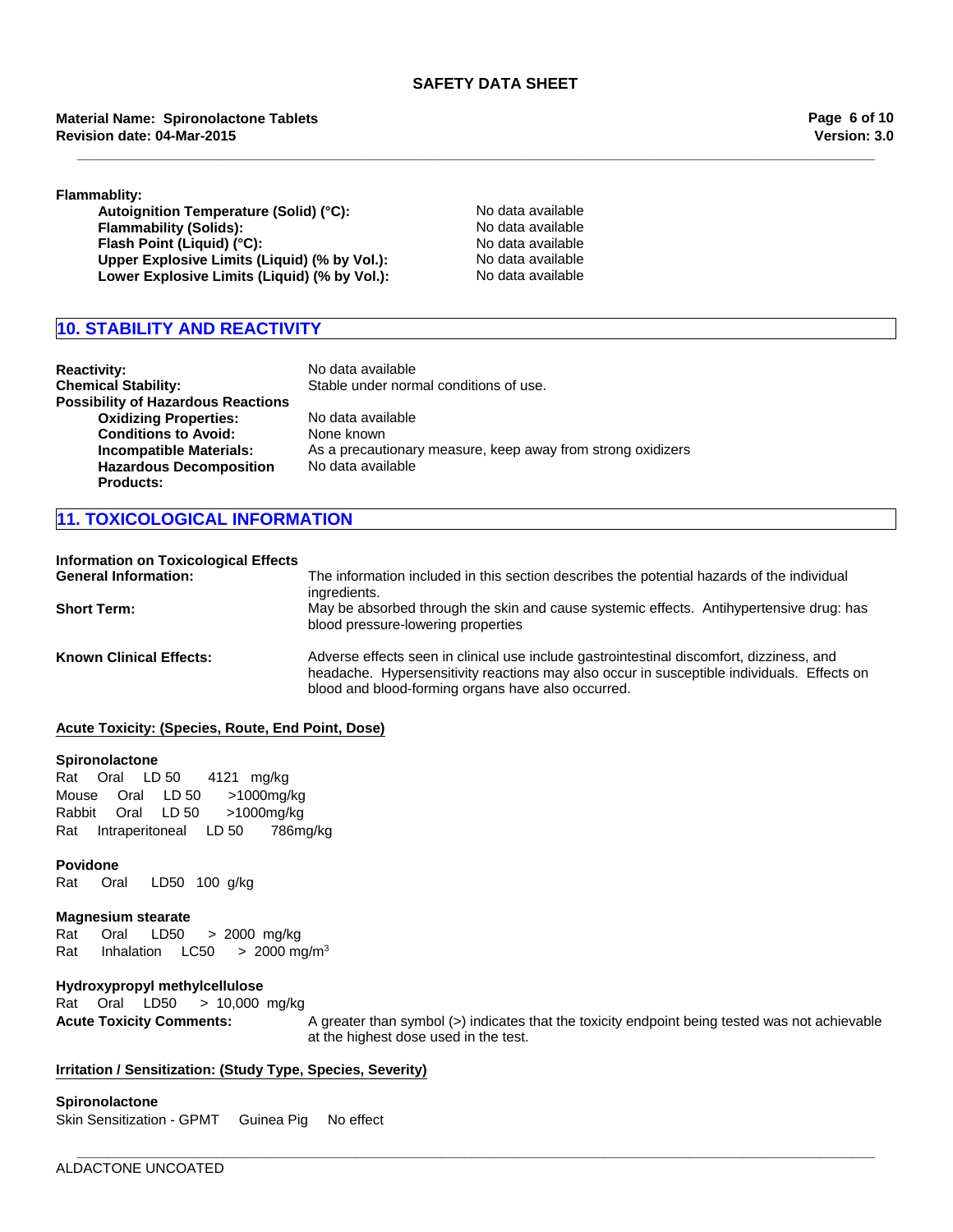**\_\_\_\_\_\_\_\_\_\_\_\_\_\_\_\_\_\_\_\_\_\_\_\_\_\_\_\_\_\_\_\_\_\_\_\_\_\_\_\_\_\_\_\_\_\_\_\_\_\_\_\_\_\_\_\_\_\_\_\_\_\_\_\_\_\_\_\_\_\_\_\_\_\_\_\_\_\_\_\_\_\_\_\_\_\_\_\_\_\_\_\_\_\_\_\_\_\_\_\_\_\_\_**

# **11. TOXICOLOGICAL INFORMATION**

#### **Polyethylene glycol**

Eye IrritationRabbitMild Skin IrritationRabbitMild

#### **Repeated Dose Toxicity: (Duration, Species, Route, Dose, End Point, Target Organ)**

#### **Spironolactone**

|  | 13 Week(s) Rat Oral 50 mg/kg LOAEL Blood |  |                                                                        |
|--|------------------------------------------|--|------------------------------------------------------------------------|
|  |                                          |  | 78 Week(s) Bat Oral 50 mg/kg/day LOAEL Liver, Male reproductive system |

#### **Reproduction & Developmental Toxicity: (Study Type, Species, Route, Dose, End Point, Effect(s))**

#### **Spironolactone**

Reproductive & FertilityRatIntraperitoneal100mg/kg/dayLOAELFertility Embryo / Fetal DevelopmentMouseIntraperitoneal100mg/kg/dayLOAELMaternal Toxicity Embryo / Fetal DevelopmentRatOral50mg/kg/dayLOAELFetotoxicity Embryo / Fetal DevelopmentRabbitOral20mg/kg/dayLOAELFetotoxicity Reproductive & FertilityRatOral15mg/kg/dayNOAELFetotoxicity

### **Genetic Toxicity: (Study Type, Cell Type/Organism, Result)**

#### **Spironolactone**

Bacterial Mutagenicity (Ames)*Salmonella* , *E. coli* Negative Mammalian Cell Mutagenicity Negative without activation

#### **Carcinogenicity: (Duration, Species, Route, Dose, End Point, Effect(s))**

#### **Spironolactone**

104 Week(s)RatOral10mg/kg/dayLOAELBenign tumors 52 Week(s)Non-human PrimateOral20mg/kg/dayLOAELReproductive System

**Carcinogen Status:** None of the components of this formulation are listed as a carcinogen by IARC, NTP or OSHA. See below

| <b>Spironolactone</b><br>IARC: | Group 3 (Not Classifiable) |
|--------------------------------|----------------------------|
| Povidone<br>IARC:              | Group 3 (Not Classifiable) |

| <b>12. ECOLOGICAL INFORMATION</b>     |                                                                                                                   |  |  |  |
|---------------------------------------|-------------------------------------------------------------------------------------------------------------------|--|--|--|
| <b>Environmental Overview:</b>        | Releases to the environment should be avoided. Environmental properties have not been<br>thoroughly investigated. |  |  |  |
| Toxicity:                             | No data available                                                                                                 |  |  |  |
| <b>Persistence and Degradability:</b> | No data available                                                                                                 |  |  |  |
| <b>Bio-accumulative Potential:</b>    |                                                                                                                   |  |  |  |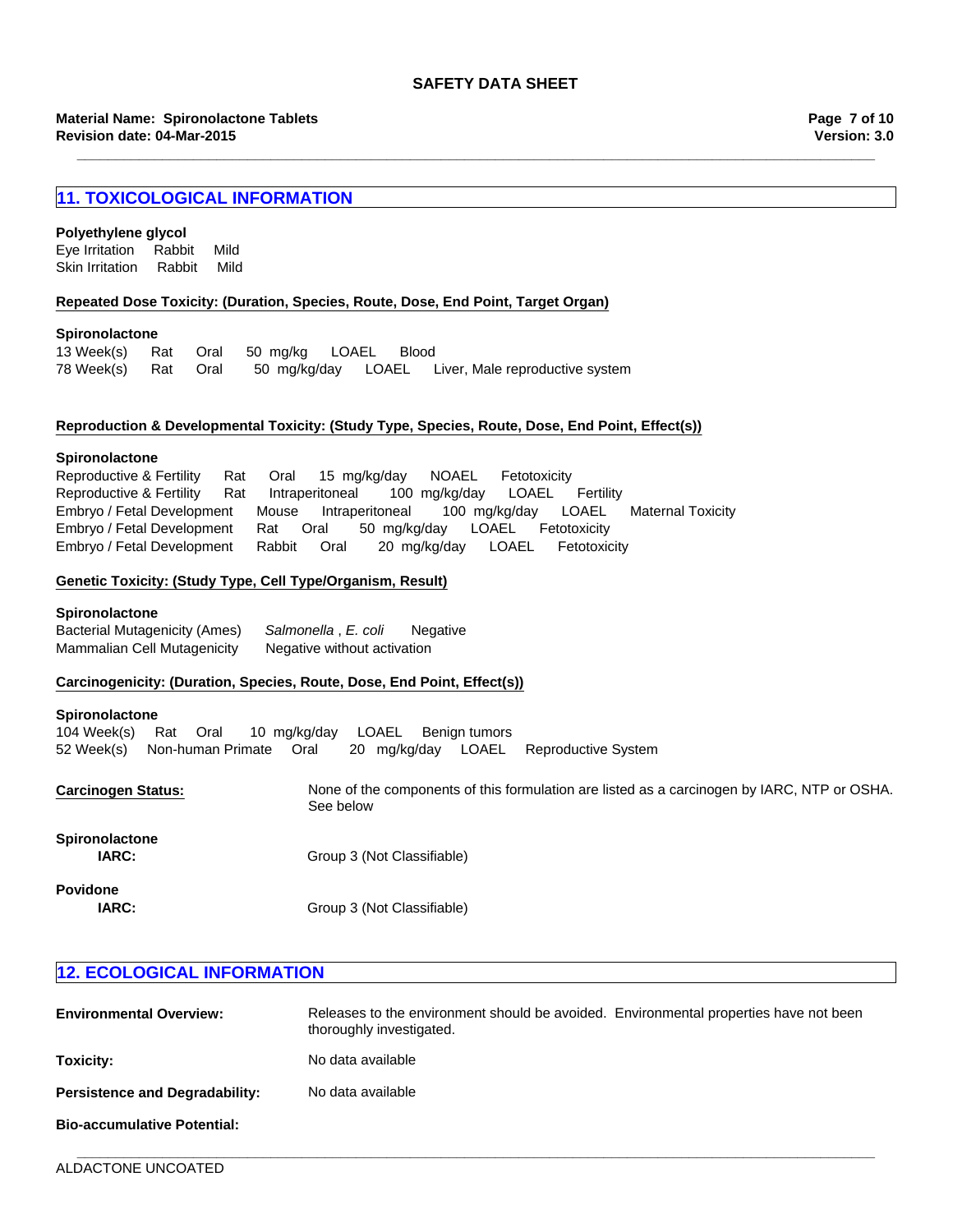**\_\_\_\_\_\_\_\_\_\_\_\_\_\_\_\_\_\_\_\_\_\_\_\_\_\_\_\_\_\_\_\_\_\_\_\_\_\_\_\_\_\_\_\_\_\_\_\_\_\_\_\_\_\_\_\_\_\_\_\_\_\_\_\_\_\_\_\_\_\_\_\_\_\_\_\_\_\_\_\_\_\_\_\_\_\_\_\_\_\_\_\_\_\_\_\_\_\_\_\_\_\_\_**

#### **Partition Coefficient: (Method, pH, Endpoint, Value)** Predicted7.4Log D3.12 **Spironolactone**

**Mobility in Soil:** No data available

# **13. DISPOSAL CONSIDERATIONS**

**Waste Treatment Methods:** Dispose of waste in accordance with all applicable laws and regulations. Member State specific and Community specific provisions must be considered. Considering the relevant known environmental and human health hazards of the material, review and implement appropriate technical and procedural waste water and waste disposal measures to prevent occupational exposure and environmental release. It is recommended that waste minimization be practiced. The best available technology should be utilized to prevent environmental releases. This may include destructive techniques for waste and wastewater.

# **14. TRANSPORT INFORMATION**

**The following refers to all modes of transportation unless specified below.**

Not regulated for transport under USDOT, EUADR, IATA, or IMDG regulations.

# **15. REGULATORY INFORMATION**

**Safety, Health and Environmental Regulations/Legislation Specific for the Substance or Mixture**



| Maize starch                                                              |                 |
|---------------------------------------------------------------------------|-----------------|
| <b>CERCLA/SARA 313 Emission reporting</b>                                 | Not List        |
| <b>California Proposition 65</b>                                          | <b>Not List</b> |
| Inventory - United States TSCA - Sect. 8(b)                               | Present         |
| <b>Australia (AICS):</b>                                                  | Present         |
| <b>REACH - Annex IV - Exemptions from the</b><br>obligations of Register: | Present         |
| <b>EU EINECS/ELINCS List</b>                                              | 232-679         |

**Not Listed Present** Present **Not Listed** 

**EU EINECS/ELINCS List** 232-679-6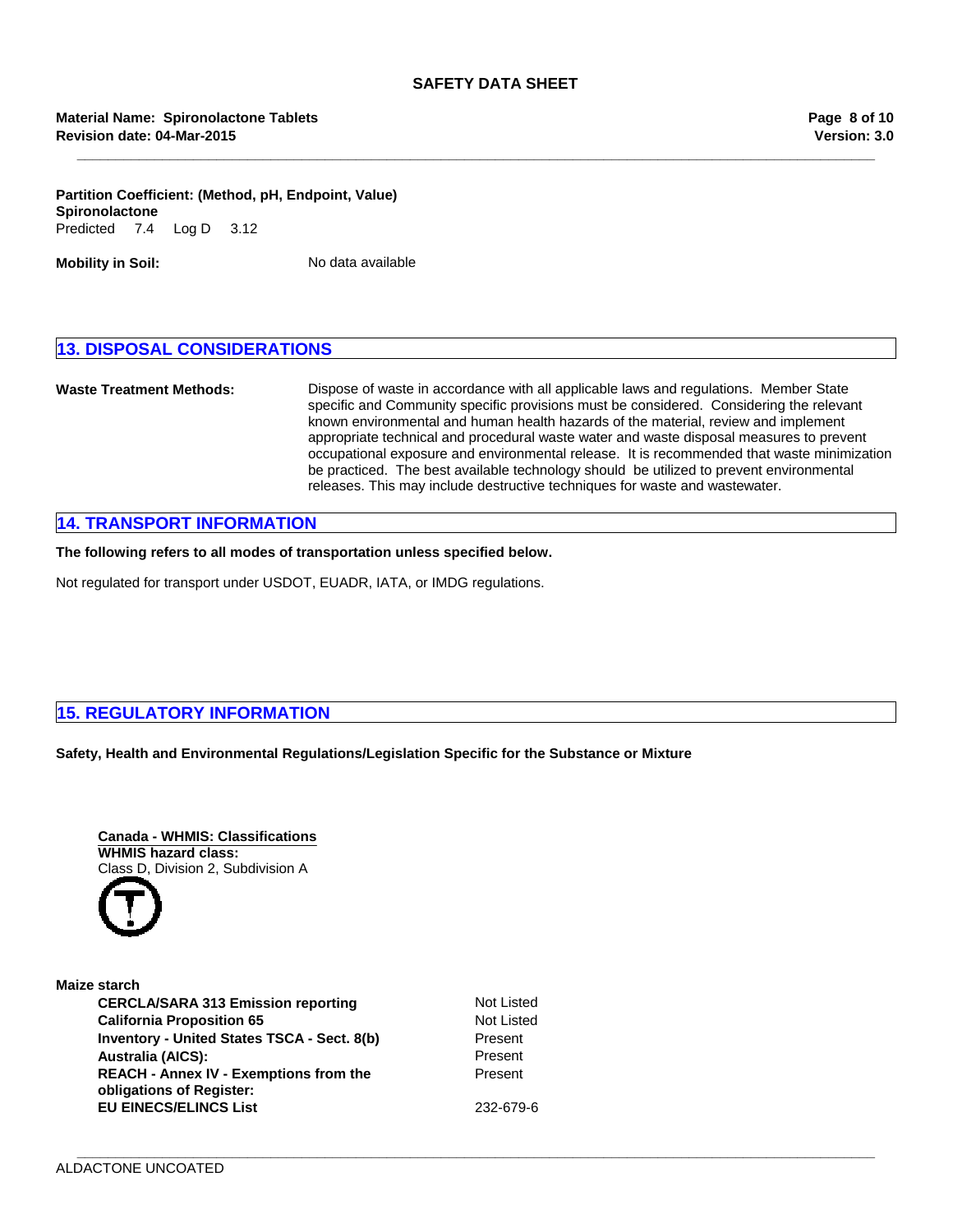**\_\_\_\_\_\_\_\_\_\_\_\_\_\_\_\_\_\_\_\_\_\_\_\_\_\_\_\_\_\_\_\_\_\_\_\_\_\_\_\_\_\_\_\_\_\_\_\_\_\_\_\_\_\_\_\_\_\_\_\_\_\_\_\_\_\_\_\_\_\_\_\_\_\_\_\_\_\_\_\_\_\_\_\_\_\_\_\_\_\_\_\_\_\_\_\_\_\_\_\_\_\_\_**

**\_\_\_\_\_\_\_\_\_\_\_\_\_\_\_\_\_\_\_\_\_\_\_\_\_\_\_\_\_\_\_\_\_\_\_\_\_\_\_\_\_\_\_\_\_\_\_\_\_\_\_\_\_\_\_\_\_\_\_\_\_\_\_\_\_\_\_\_\_\_\_\_\_\_\_\_\_\_\_\_\_\_\_\_\_\_\_\_\_\_\_\_\_\_\_\_\_\_\_\_\_\_\_**

#### **Revision date: 04-Mar-2015 Material Name: Spironolactone Tablets**

# **15. REGULATORY INFORMATION**

| <b>Povidone</b>                                    |                                |
|----------------------------------------------------|--------------------------------|
| <b>CERCLA/SARA 313 Emission reporting</b>          | Not Listed                     |
| <b>California Proposition 65</b>                   | Not Listed                     |
| Inventory - United States TSCA - Sect. 8(b)        | Present                        |
| <b>Australia (AICS):</b>                           | Present                        |
| <b>EU EINECS/ELINCS List</b>                       | Not Listed                     |
| <b>Peppermint flavor</b>                           |                                |
| <b>CERCLA/SARA 313 Emission reporting</b>          | Not Listed                     |
| <b>California Proposition 65</b>                   | Not Listed                     |
| Inventory - United States TSCA - Sect. 8(b)        | Present                        |
| <b>Australia (AICS):</b>                           | Present                        |
| <b>EU EINECS/ELINCS List</b>                       | <b>Not Listed</b>              |
| <b>Magnesium stearate</b>                          |                                |
| <b>CERCLA/SARA 313 Emission reporting</b>          | Not Listed                     |
| <b>California Proposition 65</b>                   | <b>Not Listed</b>              |
| Inventory - United States TSCA - Sect. 8(b)        | Present                        |
| <b>Australia (AICS):</b>                           | Present                        |
| <b>EU EINECS/ELINCS List</b>                       | 209-150-3                      |
| Hydroxypropyl methylcellulose                      |                                |
| <b>CERCLA/SARA 313 Emission reporting</b>          | Not Listed                     |
| <b>California Proposition 65</b>                   | Not Listed                     |
| Inventory - United States TSCA - Sect. 8(b)        | Present                        |
| <b>Australia (AICS):</b>                           | Present                        |
| <b>Standard for the Uniform Scheduling</b>         | Schedule 4                     |
| for Drugs and Poisons:                             |                                |
| <b>EU EINECS/ELINCS List</b>                       | Not Listed                     |
| Calcium sulfate, dihydrate                         |                                |
| <b>CERCLA/SARA 313 Emission reporting</b>          | Not Listed                     |
| <b>California Proposition 65</b>                   | <b>Not Listed</b>              |
| <b>Australia (AICS):</b>                           | Present                        |
| <b>EU EINECS/ELINCS List</b>                       | Not Listed                     |
| Spironolactone                                     |                                |
| <b>CERCLA/SARA 313 Emission reporting</b>          | Not Listed                     |
| <b>California Proposition 65</b>                   | carcinogen initial date 5/1/97 |
| Inventory - United States TSCA - Sect. 8(b)        | Present                        |
| <b>Australia (AICS):</b>                           | Present                        |
| <b>Standard for the Uniform Scheduling</b>         | Schedule 4                     |
| for Drugs and Poisons:                             |                                |
| <b>EU EINECS/ELINCS List</b>                       | 200-133-6                      |
| Polyethylene glycol                                |                                |
| <b>CERCLA/SARA 313 Emission reporting</b>          | Not Listed                     |
| <b>California Proposition 65</b>                   | <b>Not Listed</b>              |
| <b>Inventory - United States TSCA - Sect. 8(b)</b> | Present                        |
| <b>Australia (AICS):</b>                           | Present                        |
|                                                    |                                |